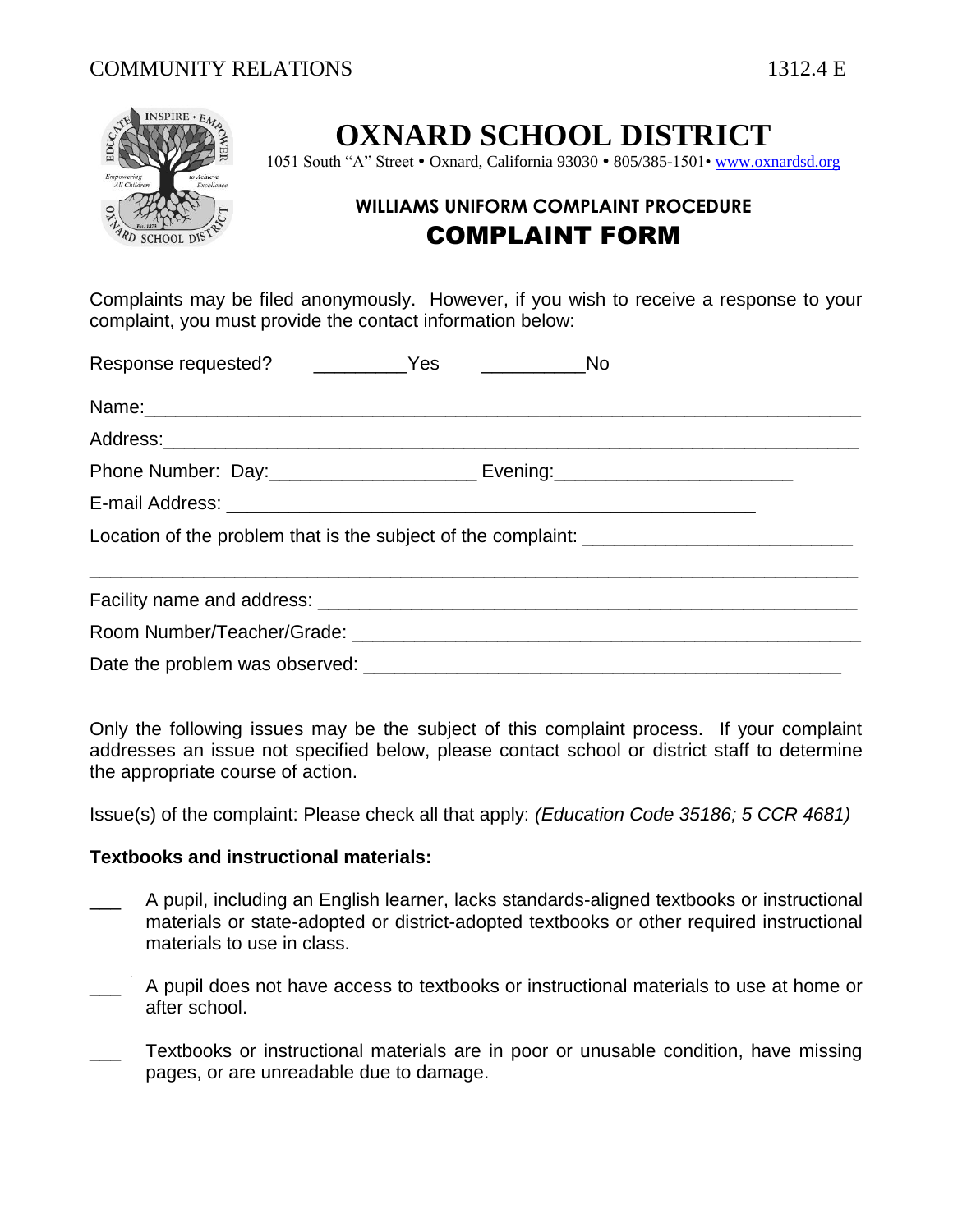# COMMUNITY RELATIONS 1312.4 E

\_\_\_ A pupil was provided photocopied sheets from only a portion of a textbook or instructional materials due to a shortage of textbooks or instructional materials.

### **Teacher vacancy or misassignment:** *(Education Code 35186; 5 CCR 4681)*

- Teacher Vacancy A semester begins and a teacher vacancy exists. A teacher vacancy is a position to which a single designated certificated employee has not been assigned at the beginning of the year for an entire year or, if the position is for a onesemester course, a position to which a single designated certificated employee has not been assigned at the beginning of a semester for an entire semester.
- Teacher misassignment A teacher lacks credentials or training to teach English learners or is assigned to teach a class with more than 20% English learners in the class.
- Teacher misassignment A teacher is assigned to teach a class for which the teacher lacks subject matter competency.

#### **Facility conditions:** *(Education Code 35186, 35292.5; 5 CCR 4681)*

- A condition poses an emergency or urgent threat to the health or safety of pupils or staff, including: gas leaks; nonfunctioning heating, ventilation, fire sprinklers or airconditioning systems; electrical power failure; major sewer stoppage; major pest or vermin infestation; broken windows, exterior doors or gates that will not lock and that pose a security risk; abatement or hazardous materials previously undiscovered that pose an immediate threat to pupils or staff; or structural damage creating a hazardous or uninhabitable condition.
- A school restroom has not been cleaned or maintained regularly, is not fully operational, or has not been stocked at all times with toilet paper, soap, and paper towels or functional hand dryers.
- The school has not kept all restrooms open during school hours when pupils are not in classes and has not kept a sufficient number of restrooms open during school hours when pupils are in classes. This does not apply when closing of the restroom is necessary for pupil safety or to make repairs.

Please describe the issue of your complaint in detail. You may attach additional pages if necessary to fully describe the situation:

\_\_\_\_\_\_\_\_\_\_\_\_\_\_\_\_\_\_\_\_\_\_\_\_\_\_\_\_\_\_\_\_\_\_\_\_\_\_\_\_\_\_\_\_\_\_\_\_\_\_\_\_\_\_\_\_\_\_\_\_\_\_\_\_\_\_\_\_\_\_\_\_\_\_ \_\_\_\_\_\_\_\_\_\_\_\_\_\_\_\_\_\_\_\_\_\_\_\_\_\_\_\_\_\_\_\_\_\_\_\_\_\_\_\_\_\_\_\_\_\_\_\_\_\_\_\_\_\_\_\_\_\_\_\_\_\_\_\_\_\_\_\_\_\_\_\_\_\_ \_\_\_\_\_\_\_\_\_\_\_\_\_\_\_\_\_\_\_\_\_\_\_\_\_\_\_\_\_\_\_\_\_\_\_\_\_\_\_\_\_\_\_\_\_\_\_\_\_\_\_\_\_\_\_\_\_\_\_\_\_\_\_\_\_\_\_\_\_\_\_\_\_\_ \_\_\_\_\_\_\_\_\_\_\_\_\_\_\_\_\_\_\_\_\_\_\_\_\_\_\_\_\_\_\_\_\_\_\_\_\_\_\_\_\_\_\_\_\_\_\_\_\_\_\_\_\_\_\_\_\_\_\_\_\_\_\_\_\_\_\_\_\_\_\_\_\_\_ \_\_\_\_\_\_\_\_\_\_\_\_\_\_\_\_\_\_\_\_\_\_\_\_\_\_\_\_\_\_\_\_\_\_\_\_\_\_\_\_\_\_\_\_\_\_\_\_\_\_\_\_\_\_\_\_\_\_\_\_\_\_\_\_\_\_\_\_\_\_\_\_\_\_ \_\_\_\_\_\_\_\_\_\_\_\_\_\_\_\_\_\_\_\_\_\_\_\_\_\_\_\_\_\_\_\_\_\_\_\_\_\_\_\_\_\_\_\_\_\_\_\_\_\_\_\_\_\_\_\_\_\_\_\_\_\_\_\_\_\_\_\_\_\_\_\_\_\_ \_\_\_\_\_\_\_\_\_\_\_\_\_\_\_\_\_\_\_\_\_\_\_\_\_\_\_\_\_\_\_\_\_\_\_\_\_\_\_\_\_\_\_\_\_\_\_\_\_\_\_\_\_\_\_\_\_\_\_\_\_\_\_\_\_\_\_\_\_\_\_\_\_\_